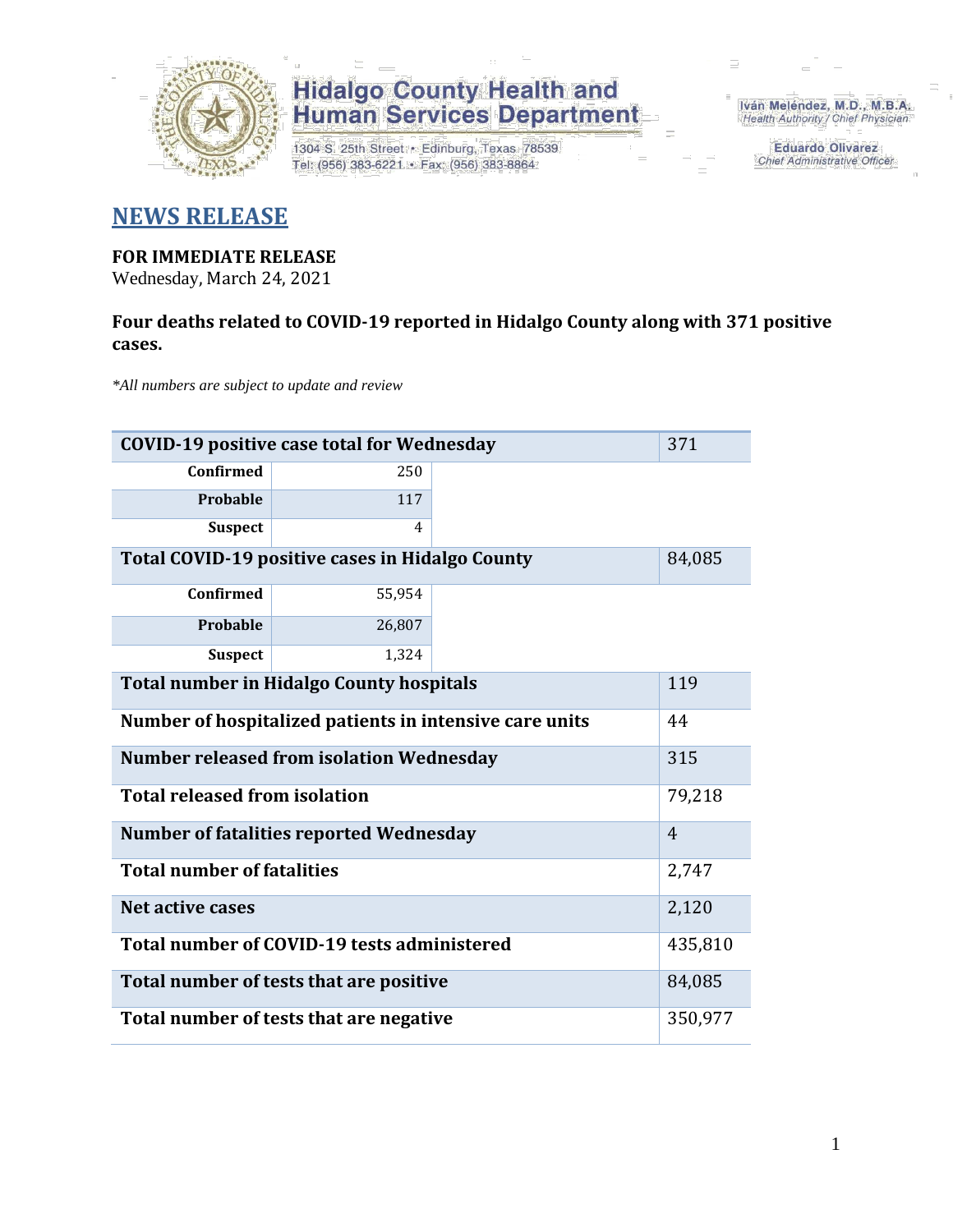

1304 S. 25th Street · Edinburg, Texas 78539 Tel: (956) 383-6221 · Fax: (956) 383-8864

Iván Meléndez, M.D., M.B.A. Health Authority / Chief Physician

> **Eduardo Olivarez Chief Administrative Officer**

*Hidalgo County uses the case status definition provided by the Texas Department of State Health Service's 2020 Epi Case Criteria Guide revised November 2020.*

- *1. Confirmed: A person who has tested positive through a molecular or PCR (oral or nasal swabs) test that looks for the presence of the virus's genetic material.*
- *2. Probable: A person who meets presumptive laboratory evidence through detection of COVID-19 by antigen test in a respiratory specimen.*
- *3. Suspect: A person who meets supported laboratory evidence through detection of specific antibodies in serum, plasma, whole body, and no prior history of being confirmed or probable case.*

*For more information of case status definition for COVID-19, please refer to:*

[https://www.dshs.state.tx.us/IDCU/investigation/epi-case-criteria-guide/2020-Epi-Case-Criteria-](https://www.dshs.state.tx.us/IDCU/investigation/epi-case-criteria-guide/2020-Epi-Case-Criteria-Guide.pdf)[Guide.pdf](https://www.dshs.state.tx.us/IDCU/investigation/epi-case-criteria-guide/2020-Epi-Case-Criteria-Guide.pdf)

The deaths include:

|   | Age   | Gender | City           |
|---|-------|--------|----------------|
| 1 | 40s   | Male   | Edinburg       |
| 2 | 60s   | Male   | Edinburg       |
| 3 | 30s   | Male   | <b>Mission</b> |
| 4 | $70+$ | Female | <b>Mission</b> |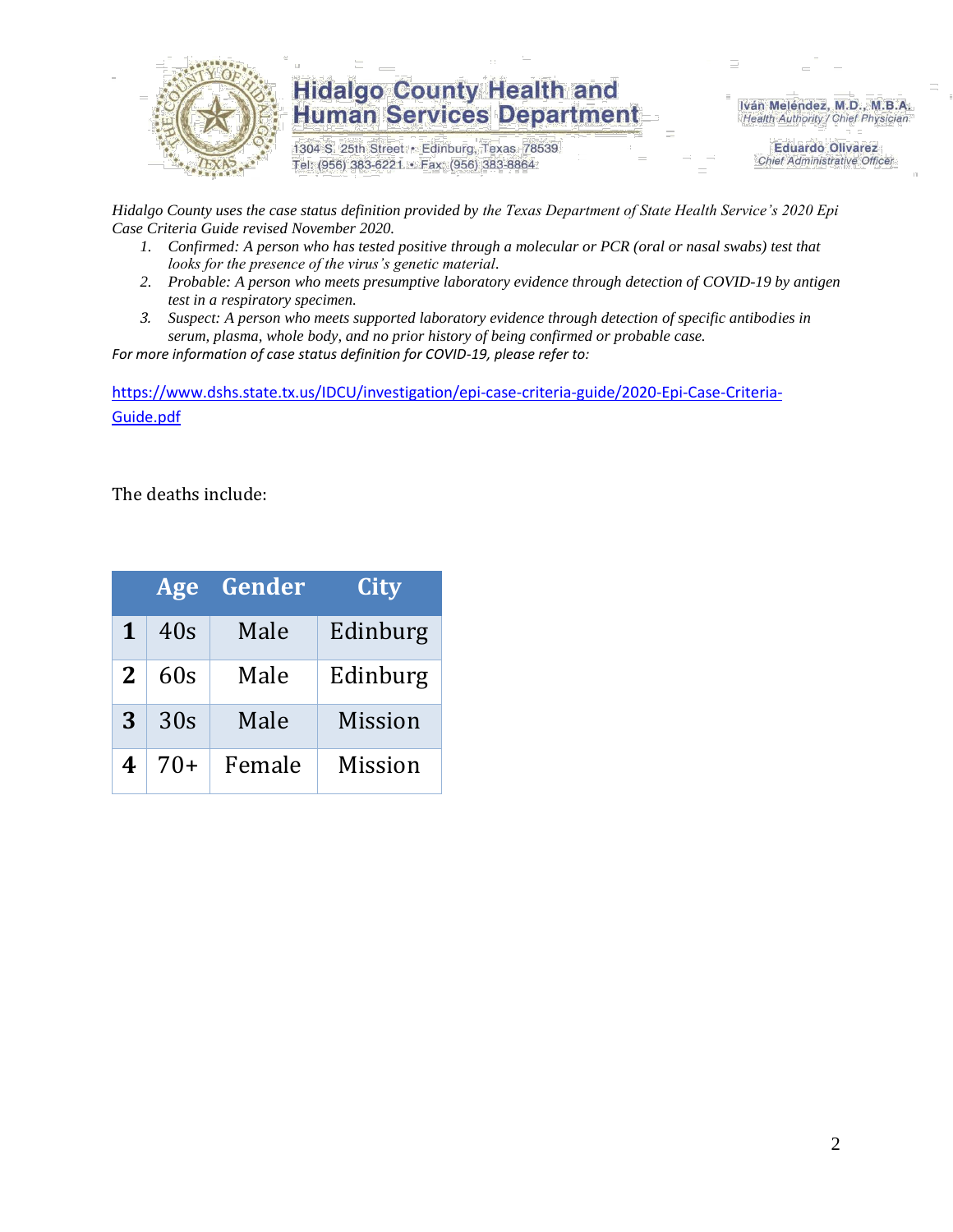

1304 S. 25th Street · Edinburg, Texas 78539 Tel: (956) 383-6221 · Fax: (956) 383-8864

Iván Meléndez, M.D., M.B.A.<br>Health Authority / Chief Physician

**Eduardo Olivarez** Chief Administrative Officer

Wednesday, March 24, 2021 positive cases include:

|                  | Age<br><b>Range</b> | Gender      | <b>City</b> |     | Age<br><b>Range</b> | Gender      | <b>City</b> |     | Age<br>Range | Gender       | <b>City</b> |
|------------------|---------------------|-------------|-------------|-----|---------------------|-------------|-------------|-----|--------------|--------------|-------------|
| $\mathbf{1}$     | $0 - 19$            | ${\bf F}$   | Alamo       | 125 | 50s                 | $\mathbf M$ | Hidalgo     | 249 | 50s          | $\mathbf M$  | Mission     |
| $\boldsymbol{2}$ | $0 - 19$            | M           | Alamo       | 126 | 60s                 | $\mathbf M$ | Hidalgo     | 250 | 50s          | $\rm F$      | Mission     |
| 3                | $0 - 19$            | ${\bf F}$   | Alamo       | 127 | $0 - 19$            | $\rm F$     | McAllen     | 251 | 60s          | $\mathbf{F}$ | Mission     |
| $\boldsymbol{4}$ | 20s                 | ${\bf F}$   | Alamo       | 128 | $0 - 19$            | $\mathbf M$ | McAllen     | 252 | 60s          | $\rm F$      | Mission     |
| $\mathbf{5}$     | 20s                 | $\mathbf M$ | Alamo       | 129 | $0 - 19$            | $\mathbf M$ | McAllen     | 253 | 60s          | $\rm F$      | Mission     |
| 6                | 20s                 | ${\bf F}$   | Alamo       | 130 | $0 - 19$            | M           | McAllen     | 254 | 60s          | $\rm F$      | Mission     |
| $\overline{7}$   | 20s                 | ${\bf F}$   | Alamo       | 131 | $0 - 19$            | ${\bf F}$   | McAllen     | 255 | 60s          | $\mathbf M$  | Mission     |
| 8                | 30s                 | M           | Alamo       | 132 | $0 - 19$            | $\rm F$     | McAllen     | 256 | $70+$        | M            | Mission     |
| 9                | 30s                 | ${\bf F}$   | Alamo       | 133 | $0 - 19$            | $\mathbf M$ | McAllen     | 257 | $70+$        | $\mathbf M$  | Mission     |
| 10               | 30s                 | ${\bf F}$   | Alamo       | 134 | $0 - 19$            | $\mathbf M$ | McAllen     | 258 | $70+$        | M            | Mission     |
| 11               | 40s                 | ${\bf F}$   | Alamo       | 135 | $0 - 19$            | $\mathbf M$ | McAllen     | 259 | $70+$        | $\mathbf M$  | Mission     |
| 12               | 60s                 | ${\bf F}$   | Alamo       | 136 | $0 - 19$            | $\rm F$     | McAllen     | 260 | $70+$        | M            | Mission     |
| 13               | $70+$               | ${\bf F}$   | Alamo       | 137 | $0 - 19$            | $\mathbf M$ | McAllen     | 261 | $70+$        | $\mathbf M$  | Mission     |
| 14               | $70+$               | M           | Alamo       | 138 | $0 - 19$            | $\mathbf M$ | McAllen     | 262 | $70+$        | $\rm F$      | Mission     |
| 15               | $0 - 19$            | $\mathbf M$ | Alton       | 139 | $0 - 19$            | $\mathbf M$ | McAllen     | 263 | $70+$        | $\mathbf M$  | Mission     |
| 16               | $0 - 19$            | M           | Alton       | 140 | $0 - 19$            | $\rm F$     | McAllen     | 264 | $70+$        | $\mathbf M$  | Mission     |
| 17               | $0 - 19$            | ${\bf F}$   | Alton       | 141 | 20s                 | $\rm F$     | McAllen     | 265 | $70+$        | $\rm F$      | Mission     |
| 18               | $0 - 19$            | $\mathbf M$ | Alton       | 142 | 20s                 | M           | McAllen     | 266 | $70+$        | $\rm F$      | Mission     |
| 19               | $0 - 19$            | $\mathbf M$ | Alton       | 143 | 20s                 | $\rm F$     | McAllen     | 267 | $70+$        | ${\bf F}$    | Mission     |
| 20               | $0 - 19$            | ${\bf F}$   | Alton       | 144 | 20s                 | $\mathbf M$ | McAllen     | 268 | $70+$        | M            | Mission     |
| 21               | $0 - 19$            | $\mathbf M$ | Alton       | 145 | 20s                 | $\mathbf M$ | McAllen     | 269 | $0 - 19$     | $\mathbf{F}$ | Pharr       |
| 22               | $0 - 19$            | M           | Alton       | 146 | 20s                 | M           | McAllen     | 270 | $0 - 19$     | $\rm F$      | Pharr       |
| 23               | $0 - 19$            | M           | Alton       | 147 | 20s                 | $\rm F$     | McAllen     | 271 | $0 - 19$     | $\mathbf M$  | Pharr       |
| 24               | 40s                 | M           | Alton       | 148 | 20s                 | M           | McAllen     | 272 | $0 - 19$     | M            | Pharr       |
| 25               | 40s                 | ${\bf F}$   | Alton       | 149 | 30s                 | ${\bf F}$   | McAllen     | 273 | $0 - 19$     | $\mathbf M$  | Pharr       |
| 26               | 40s                 | F           | Alton       | 150 | 30s                 | $\mathbf M$ | McAllen     | 274 | $0 - 19$     | $\rm F$      | Pharr       |
| 27               | 40s                 | F           | Alton       | 151 | 30s                 | $\mathbf M$ | McAllen     | 275 | $0 - 19$     | $\mathbf M$  | Pharr       |
| 28               | 50s                 | M           | Alton       | 152 | 30s                 | $\mathbf M$ | McAllen     | 276 | 30s          | M            | Pharr       |
| 29               | 50s                 | M           | Alton       | 153 | 30s                 | $M_{\odot}$ | McAllen     | 277 | 30s          | M            | Pharr       |
| 30               | $0 - 19$            | M           | Donna       | 154 | 30s                 | $\rm F$     | McAllen     | 278 | 30s          | $\rm F$      | Pharr       |
| 31               | $0 - 19$            | $\mathbf M$ | Donna       | 155 | 30s                 | ${\bf F}$   | McAllen     | 279 | 30s          | $\mathbf M$  | Pharr       |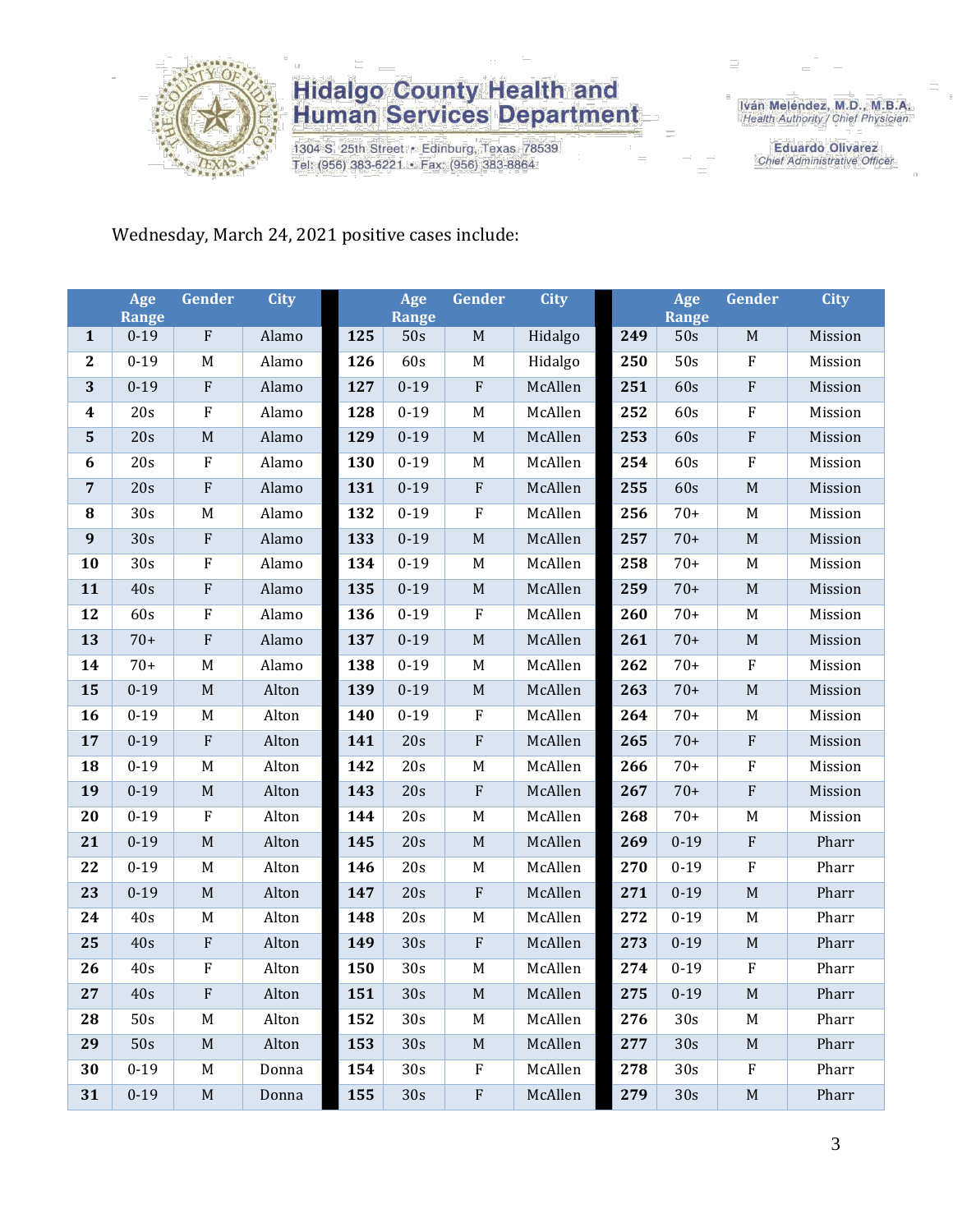

1304 S. 25th Street · Edinburg, Texas 78539 Tel: (956) 383-6221 · Fax: (956) 383-8864

Iván Meléndez, M.D., M.B.A.<br>Health Authority / Chief Physician

**Eduardo Olivarez Chief Administrative Officer** 

| 32 | 20s      | $\mathbf M$               | Donna    | 156 | 40s      | ${\bf F}$   | McAllen  | 280 | 30s      | $\mathbf M$  | Pharr       |
|----|----------|---------------------------|----------|-----|----------|-------------|----------|-----|----------|--------------|-------------|
| 33 | 20s      | $\boldsymbol{\mathrm{F}}$ | Donna    | 157 | 40s      | ${\bf F}$   | McAllen  | 281 | 40s      | $\mathbf M$  | Pharr       |
| 34 | 20s      | M                         | Donna    | 158 | 40s      | ${\bf F}$   | McAllen  | 282 | 40s      | $\rm F$      | Pharr       |
| 35 | 20s      | ${\bf F}$                 | Donna    | 159 | 40s      | ${\bf F}$   | McAllen  | 283 | 40s      | $\mathbf M$  | Pharr       |
| 36 | 20s      | M                         | Donna    | 160 | 40s      | $\mathbf M$ | McAllen  | 284 | 40s      | $\rm F$      | Pharr       |
| 37 | 30s      | $\rm F$                   | Donna    | 161 | 40s      | ${\bf F}$   | McAllen  | 285 | 40s      | $\rm F$      | Pharr       |
| 38 | 30s      | M                         | Donna    | 162 | 40s      | F           | McAllen  | 286 | 40s      | M            | Pharr       |
| 39 | 40s      | $\mathbf M$               | Donna    | 163 | 50s      | ${\bf F}$   | McAllen  | 287 | 50s      | $\rm F$      | Pharr       |
| 40 | 40s      | ${\bf F}$                 | Donna    | 164 | 60s      | $M_{\odot}$ | McAllen  | 288 | 50s      | M            | Pharr       |
| 41 | 50s      | $\mathbf M$               | Donna    | 165 | 60s      | $\mathbf M$ | McAllen  | 289 | 50s      | $\rm F$      | Pharr       |
| 42 | 50s      | $\rm F$                   | Donna    | 166 | 60s      | ${\bf F}$   | McAllen  | 290 | 50s      | M            | Pharr       |
| 43 | 50s      | ${\bf F}$                 | Donna    | 167 | $70+$    | $\mathbf M$ | McAllen  | 291 | 60s      | ${\bf F}$    | Pharr       |
| 44 | 50s      | ${\bf F}$                 | Donna    | 168 | $0 - 19$ | $M_{\odot}$ | Mercedes | 292 | $70+$    | $\rm F$      | Pharr       |
| 45 | 60s      | ${\bf F}$                 | Donna    | 169 | $0 - 19$ | ${\bf F}$   | Mercedes | 293 | $0 - 19$ | $\rm F$      | San Juan    |
| 46 | $70+$    | M                         | Donna    | 170 | $0 - 19$ | ${\bf F}$   | Mercedes | 294 | $0 - 19$ | $\rm F$      | San Juan    |
| 47 | $70+$    | $\boldsymbol{\mathrm{F}}$ | Donna    | 171 | $0 - 19$ | $\mathbf M$ | Mercedes | 295 | 20s      | $\rm F$      | San Juan    |
| 48 | $0 - 19$ | M                         | Edinburg | 172 | $0 - 19$ | M           | Mercedes | 296 | 30s      | ${\bf F}$    | San Juan    |
| 49 | $0 - 19$ | $\rm F$                   | Edinburg | 173 | $0 - 19$ | ${\bf F}$   | Mercedes | 297 | 30s      | $\rm F$      | San Juan    |
| 50 | $0 - 19$ | $\mathbf M$               | Edinburg | 174 | $0 - 19$ | $\rm F$     | Mercedes | 298 | 30s      | $\rm F$      | San Juan    |
| 51 | $0 - 19$ | ${\bf F}$                 | Edinburg | 175 | $0 - 19$ | ${\bf F}$   | Mercedes | 299 | 40s      | $\mathbf M$  | San Juan    |
| 52 | $0 - 19$ | $\rm F$                   | Edinburg | 176 | 20s      | $\mathbf M$ | Mercedes | 300 | 40s      | M            | San Juan    |
| 53 | $0 - 19$ | ${\bf F}$                 | Edinburg | 177 | 20s      | ${\bf F}$   | Mercedes | 301 | 50s      | $\rm F$      | San Juan    |
| 54 | $0 - 19$ | ${\bf F}$                 | Edinburg | 178 | 20s      | ${\bf F}$   | Mercedes | 302 | 50s      | $\rm F$      | San Juan    |
| 55 | $0 - 19$ | ${\bf F}$                 | Edinburg | 179 | 30s      | ${\bf F}$   | Mercedes | 303 | 50s      | $\mathbf M$  | San Juan    |
| 56 | $0 - 19$ | M                         | Edinburg | 180 | 30s      | $\mathbf M$ | Mercedes | 304 | 60s      | $\rm F$      | San Juan    |
| 57 | $0 - 19$ | $\mathbf M$               | Edinburg | 181 | 40s      | $\mathbf M$ | Mercedes | 305 | $0 - 19$ | $\mathbf M$  | Undisclosed |
| 58 | $0 - 19$ | ${\bf F}$                 | Edinburg | 182 | 40s      | ${\bf F}$   | Mercedes | 306 | $0 - 19$ | $\mathbf F$  | Undisclosed |
| 59 | $0 - 19$ | F                         | Edinburg | 183 | 40s      | ${\bf F}$   | Mercedes | 307 | $0 - 19$ | ${\bf F}$    | Undisclosed |
| 60 | $0 - 19$ | $_{\rm F}$                | Edinburg | 184 | 50s      | $\rm F$     | Mercedes | 308 | $0 - 19$ | $\mathbf F$  | Undisclosed |
| 61 | $0 - 19$ | $\mathbf M$               | Edinburg | 185 | 50s      | ${\bf F}$   | Mercedes | 309 | $0 - 19$ | $\mathbf M$  | Undisclosed |
| 62 | $0 - 19$ | M                         | Edinburg | 186 | 50s      | M           | Mercedes | 310 | $0 - 19$ | $\mathbf{F}$ | Undisclosed |
| 63 | $0 - 19$ | M                         | Edinburg | 187 | 60s      | ${\bf F}$   | Mercedes | 311 | $0 - 19$ | $\mathbf{F}$ | Undisclosed |
| 64 | $0 - 19$ | $\boldsymbol{\mathrm{F}}$ | Edinburg | 188 | 60s      | M           | Mercedes | 312 | $0 - 19$ | $\rm F$      | Undisclosed |
| 65 | $0 - 19$ | $\mathbf M$               | Edinburg | 189 | 60s      | ${\bf F}$   | Mercedes | 313 | $0 - 19$ | $\mathbf M$  | Undisclosed |
| 66 | $0 - 19$ | M                         | Edinburg | 190 | $70+$    | $M_{\odot}$ | Mercedes | 314 | 20s      | M            | Undisclosed |
| 67 | $0 - 19$ | $\boldsymbol{\mathrm{F}}$ | Edinburg | 191 | $0 - 19$ | $\mathbf M$ | Mission  | 315 | 20s      | $\mathbf M$  | Undisclosed |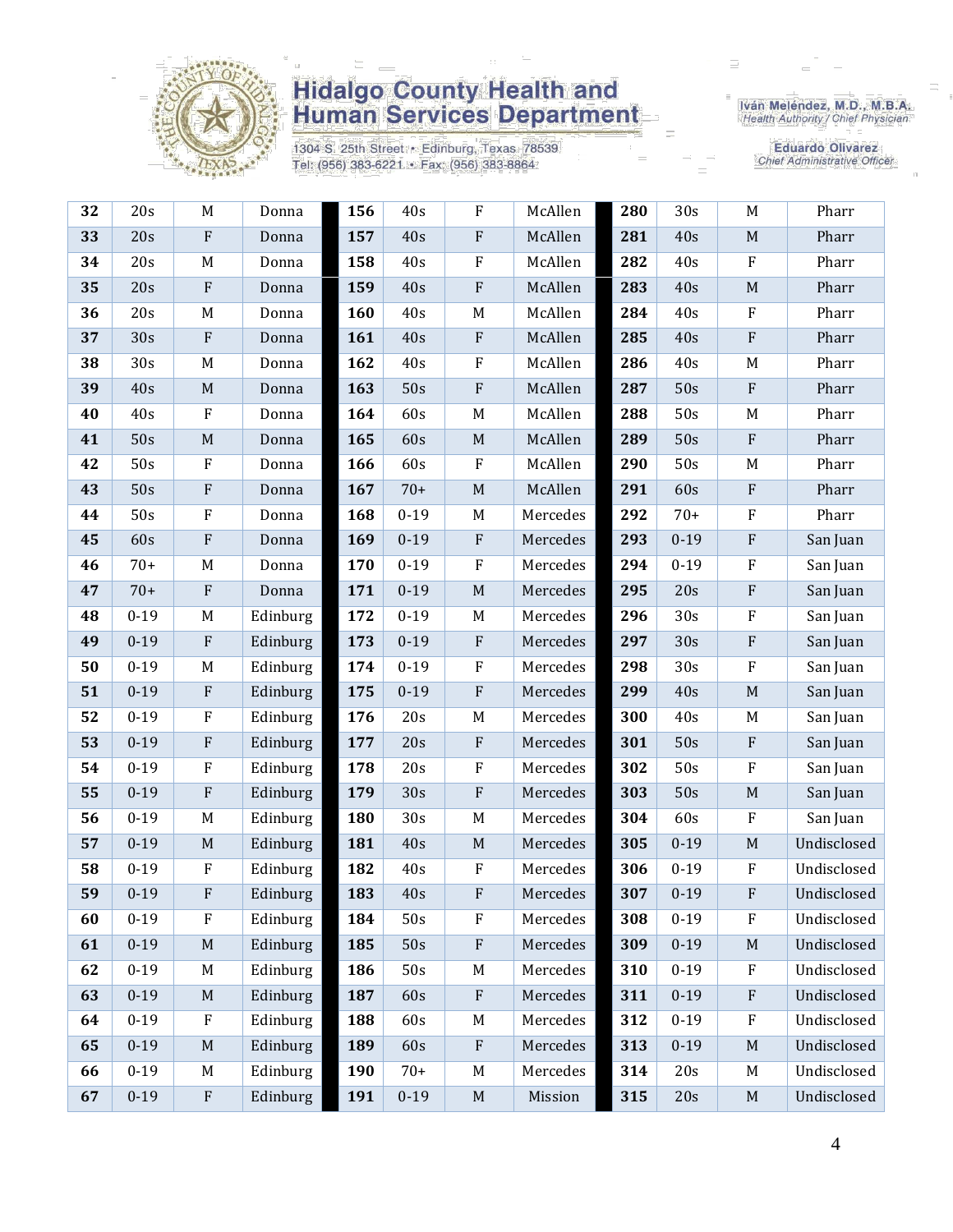

1304 S. 25th Street • Edinburg, Texas 78539<br>Tel: (956) 383-6221 • Fax: (956) 383-8864

Iván Meléndez, M.D., M.B.A.<br>Health Authority / Chief Physician

**Eduardo Olivarez** Chief Administrative Officer

| 68  | 20s | ${\bf F}$                 | Edinburg | 192 | $0 - 19$ | ${\bf F}$                 | Mission | 316 | 20s      | ${\bf F}$                 | Undisclosed |
|-----|-----|---------------------------|----------|-----|----------|---------------------------|---------|-----|----------|---------------------------|-------------|
| 69  | 20s | $\mathbf M$               | Edinburg | 193 | $0 - 19$ | $\mathbf M$               | Mission | 317 | 20s      | $\mathbf M$               | Undisclosed |
| 70  | 20s | M                         | Edinburg | 194 | $0 - 19$ | M                         | Mission | 318 | 20s      | M                         | Undisclosed |
| 71  | 20s | $\mathbf M$               | Edinburg | 195 | $0 - 19$ | $\rm F$                   | Mission | 319 | 20s      | $\mathbf M$               | Undisclosed |
| 72  | 20s | ${\bf F}$                 | Edinburg | 196 | $0 - 19$ | $M_{\odot}$               | Mission | 320 | 20s      | $\mathbf F$               | Undisclosed |
| 73  | 20s | M                         | Edinburg | 197 | $0 - 19$ | $\mathbf M$               | Mission | 321 | 20s      | ${\bf F}$                 | Undisclosed |
| 74  | 20s | $\rm F$                   | Edinburg | 198 | $0 - 19$ | $M_{\odot}$               | Mission | 322 | 20s      | $\mathbf M$               | Undisclosed |
| 75  | 20s | ${\bf F}$                 | Edinburg | 199 | $0 - 19$ | $\boldsymbol{\mathrm{F}}$ | Mission | 323 | 20s      | $\rm F$                   | Undisclosed |
| 76  | 20s | ${\bf F}$                 | Edinburg | 200 | $0 - 19$ | $\rm F$                   | Mission | 324 | 30s      | M                         | Undisclosed |
| 77  | 20s | $\rm F$                   | Edinburg | 201 | $0 - 19$ | $\rm F$                   | Mission | 325 | 30s      | $\mathbf M$               | Undisclosed |
| 78  | 20s | ${\bf F}$                 | Edinburg | 202 | $0 - 19$ | $\rm F$                   | Mission | 326 | 30s      | ${\bf F}$                 | Undisclosed |
| 79  | 20s | $\mathbf M$               | Edinburg | 203 | $0 - 19$ | $\mathbf M$               | Mission | 327 | 40s      | ${\bf F}$                 | Undisclosed |
| 80  | 20s | ${\bf F}$                 | Edinburg | 204 | $0 - 19$ | $M_{\odot}$               | Mission | 328 | 40s      | $\rm F$                   | Undisclosed |
| 81  | 30s | ${\bf F}$                 | Edinburg | 205 | 20s      | $M_{\odot}$               | Mission | 329 | 40s      | ${\bf F}$                 | Undisclosed |
| 82  | 30s | M                         | Edinburg | 206 | 20s      | M                         | Mission | 330 | 40s      | ${\bf F}$                 | Undisclosed |
| 83  | 30s | ${\bf F}$                 | Edinburg | 207 | 20s      | $\mathbf M$               | Mission | 331 | 40s      | $\mathbf M$               | Undisclosed |
| 84  | 30s | ${\bf F}$                 | Edinburg | 208 | 20s      | M                         | Mission | 332 | 50s      | M                         | Undisclosed |
| 85  | 30s | ${\bf F}$                 | Edinburg | 209 | 20s      | $\mathbf M$               | Mission | 333 | 50s      | $\rm F$                   | Undisclosed |
| 86  | 30s | M                         | Edinburg | 210 | 20s      | $M_{\odot}$               | Mission | 334 | 60s      | ${\bf F}$                 | Undisclosed |
| 87  | 30s | $\mathbf M$               | Edinburg | 211 | 20s      | $\rm F$                   | Mission | 335 | 60s      | ${\bf F}$                 | Undisclosed |
| 88  | 30s | M                         | Edinburg | 212 | 20s      | $\rm F$                   | Mission | 336 | $0 - 19$ | ${\bf F}$                 | Weslaco     |
| 89  | 30s | $\boldsymbol{\mathrm{F}}$ | Edinburg | 213 | 20s      | $\rm F$                   | Mission | 337 | $0 - 19$ | $\mathbf M$               | Weslaco     |
| 90  | 30s | M                         | Edinburg | 214 | 20s      | $\rm F$                   | Mission | 338 | $0 - 19$ | M                         | Weslaco     |
| 91  | 30s | ${\bf F}$                 | Edinburg | 215 | 20s      | $\mathbf M$               | Mission | 339 | $0 - 19$ | $\mathbf M$               | Weslaco     |
| 92  | 30s | $\rm F$                   | Edinburg | 216 | 20s      | M                         | Mission | 340 | $0 - 19$ | M                         | Weslaco     |
| 93  | 30s | ${\bf F}$                 | Edinburg | 217 | 20s      | $\rm F$                   | Mission | 341 | $0 - 19$ | $\mathbf M$               | Weslaco     |
| 94  | 30s | F                         | Edinburg | 218 | 20s      | M                         | Mission | 342 | 20s      | ${\bf F}$                 | Weslaco     |
| 95  | 30s | $\mathbf M$               | Edinburg | 219 | 20s      | $\rm F$                   | Mission | 343 | 20s      | $\mathbf M$               | Weslaco     |
| 96  | 30s | F                         | Edinburg | 220 | 20s      | M                         | Mission | 344 | 20s      | F                         | Weslaco     |
| 97  | 40s | ${\bf F}$                 | Edinburg | 221 | 30s      | M                         | Mission | 345 | 20s      | $\boldsymbol{\mathrm{F}}$ | Weslaco     |
| 98  | 40s | M                         | Edinburg | 222 | 30s      | M                         | Mission | 346 | 20s      | ${\bf F}$                 | Weslaco     |
| 99  | 40s | ${\bf F}$                 | Edinburg | 223 | 30s      | $\mathbf M$               | Mission | 347 | 20s      | $\mathbf M$               | Weslaco     |
| 100 | 40s | M                         | Edinburg | 224 | 30s      | $\rm F$                   | Mission | 348 | 20s      | $\rm F$                   | Weslaco     |
|     |     |                           |          |     | 30s      | $\mathbf M$               | Mission | 349 | 30s      | $\boldsymbol{\mathrm{F}}$ | Weslaco     |
| 101 | 40s | ${\bf F}$                 | Edinburg | 225 |          |                           |         |     |          |                           |             |
| 102 | 40s | ${\bf F}$                 | Edinburg | 226 | 30s      | $M_{\odot}$               | Mission | 350 | 30s      | M                         | Weslaco     |